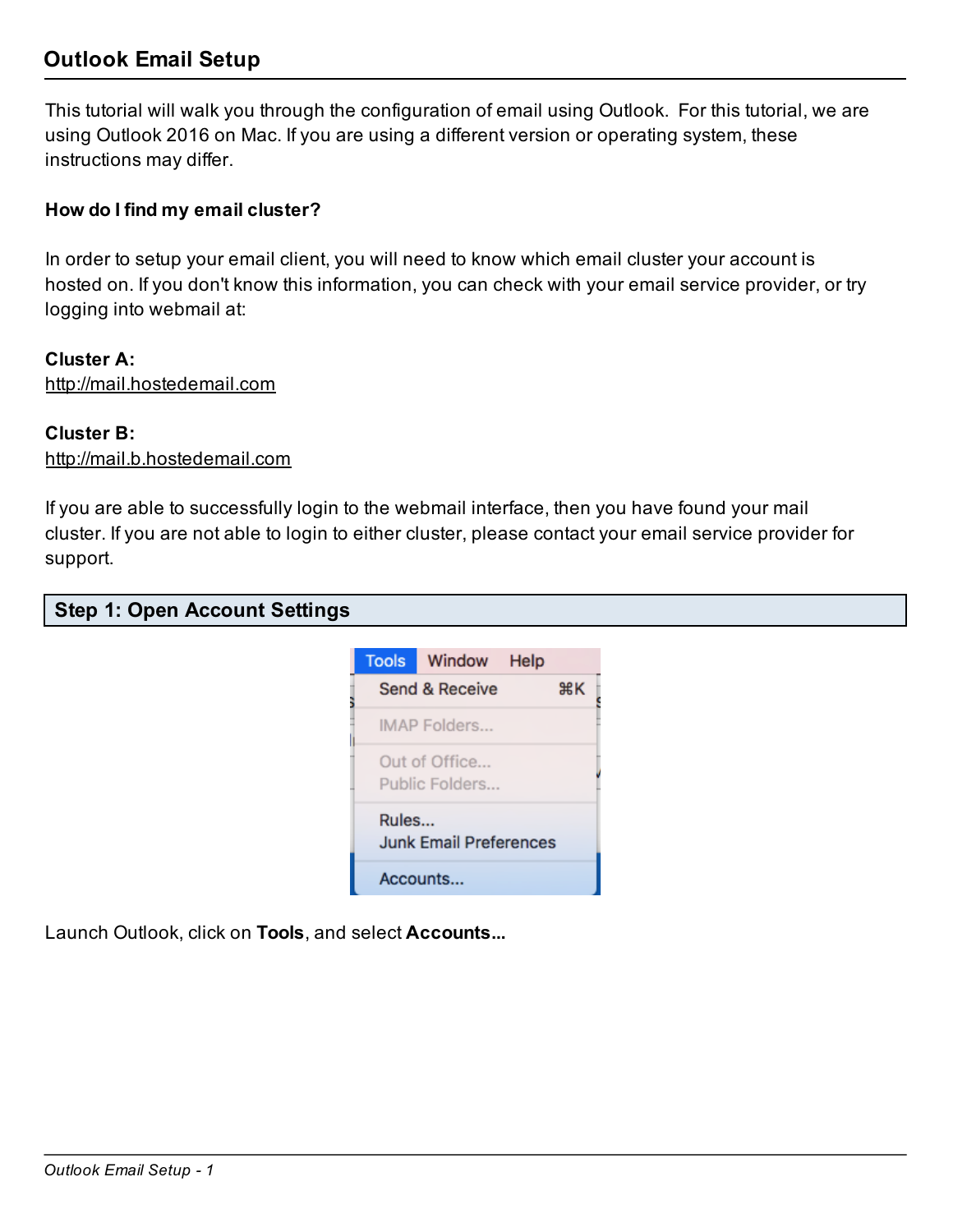# Step 2: Add Mail Account



## Select Other Email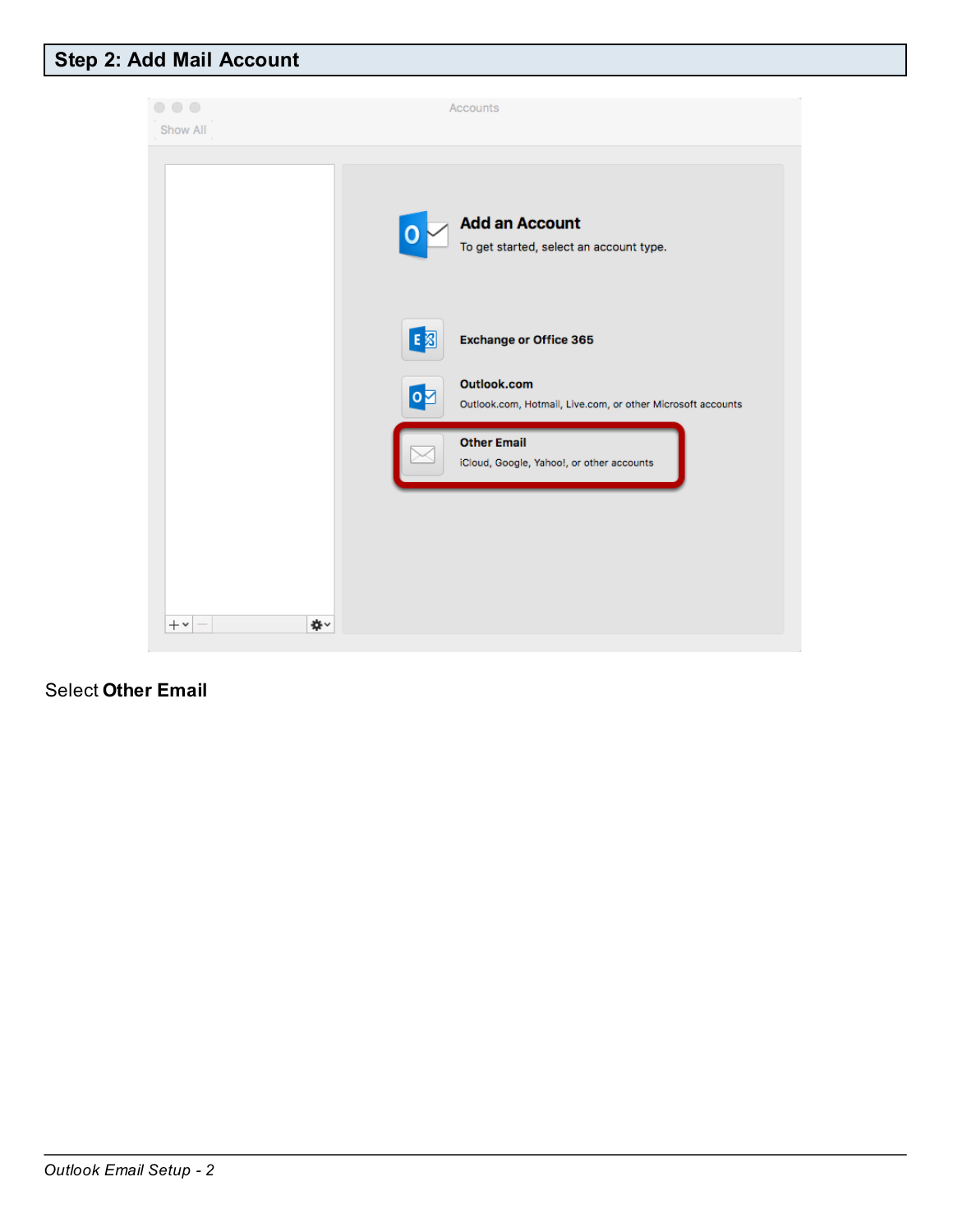# Step 3: Enter Account Information

| Enter your account information. |                                                             |             |  |  |  |
|---------------------------------|-------------------------------------------------------------|-------------|--|--|--|
| E-mail address:                 | user@example.com                                            |             |  |  |  |
| Password:                       |                                                             |             |  |  |  |
|                                 | Configure automatically                                     |             |  |  |  |
| User name:                      | user@example.com                                            |             |  |  |  |
| Type:                           | ≎<br><b>IMAP</b>                                            |             |  |  |  |
| Incoming server:                | mail.hostedemail.com                                        | 993<br>÷    |  |  |  |
|                                 | Override default port<br>√ Use SSL to connect (recommended) |             |  |  |  |
| Outgoing server:                | mail.hostedemail.com                                        | 465<br>÷.   |  |  |  |
|                                 | Override default port<br>√ Use SSL to connect (recommended) |             |  |  |  |
|                                 | Cancel                                                      | Add Account |  |  |  |

Enter the following information:

#### Email Address:

Enter your full email address.

#### Password:

Enter the password for your email address.

#### User name:

Enter your full email address.

#### Type:

We recommend IMAP.

### Incoming and Outgoing Server:

mail.hostedemail.com (Cluster A) or mail.b.hostedemail.com (Cluster B)

## Port

Use default ports